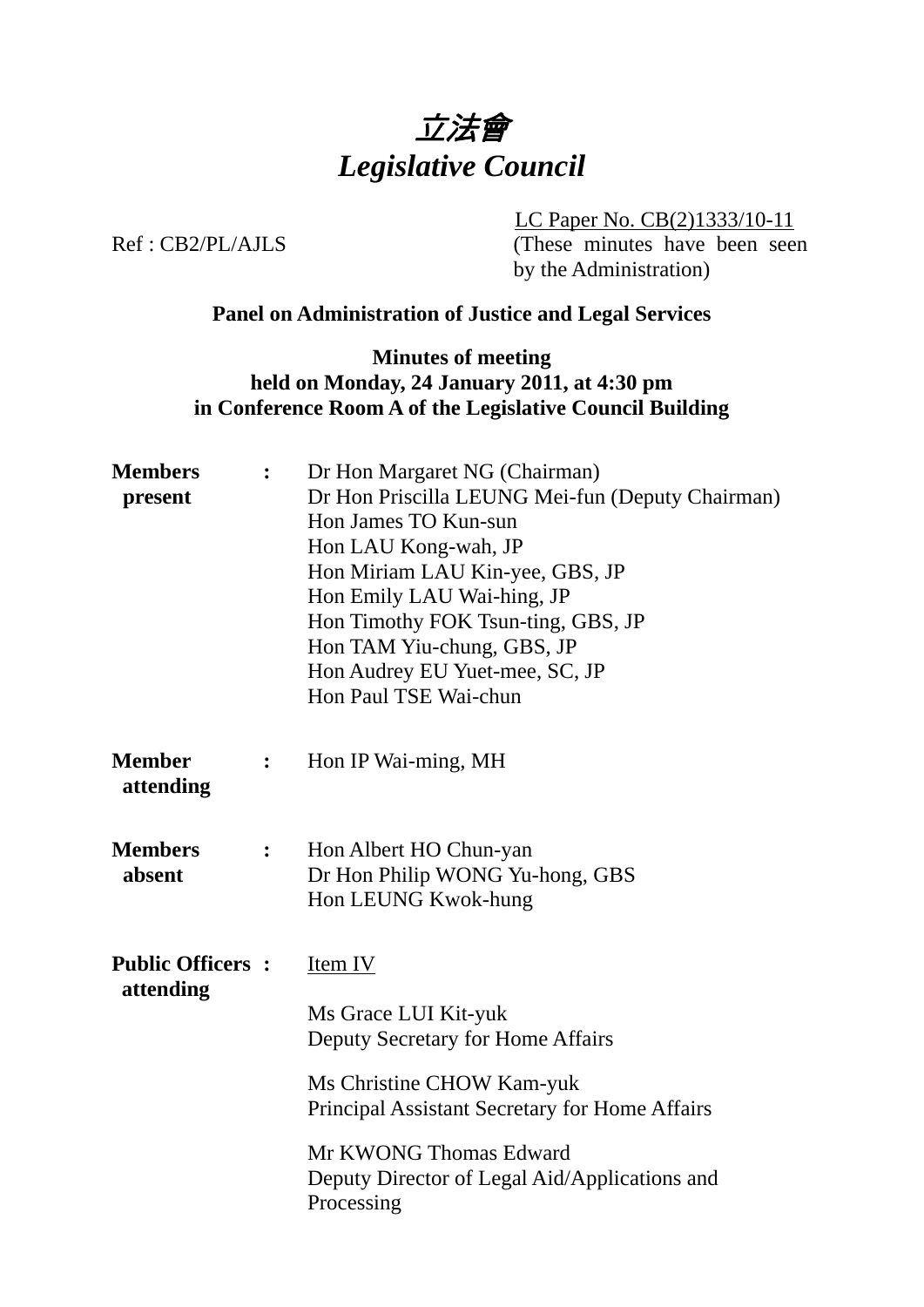### Ms Alice CHUNG Yee-ling Deputy Director of Legal Aid/Administration

| <b>Attendance by : Item IV</b><br>invitation |                                                                                                                   |
|----------------------------------------------|-------------------------------------------------------------------------------------------------------------------|
|                                              | <b>Legal Aid Services Council</b>                                                                                 |
|                                              | Hon Paul M P CHAN<br>Chairman                                                                                     |
|                                              | Ms Corinne Remedios<br>Member and Chairperson of the Interest Group on<br>Scope of Supplementary Legal Aid Scheme |
|                                              | Mr Michael Delaney<br>Member                                                                                      |
|                                              | Mr Witman W M HUNG<br>Member                                                                                      |
|                                              | Miss Alice TSAO<br>Secretary                                                                                      |
|                                              | <b>Hong Kong Bar Association</b>                                                                                  |
|                                              | Mr Kumar Ramanathan, SC                                                                                           |
|                                              | Mr Ruy Barretto, SC                                                                                               |
|                                              | Mr Nicholas Pirie                                                                                                 |
|                                              | Mr Ashok Sakhrani                                                                                                 |
|                                              | The Law Society of Hong Kong                                                                                      |
|                                              | Ms Alison LIU<br>Member of the Legal Aid Committee                                                                |
|                                              | Mr Leslie YEUNG<br>Member of the Legal Aid Committee                                                              |
|                                              | <b>Society for Community Organization</b>                                                                         |

Mr TSOI Yiu-cheong, Richard Community Organizer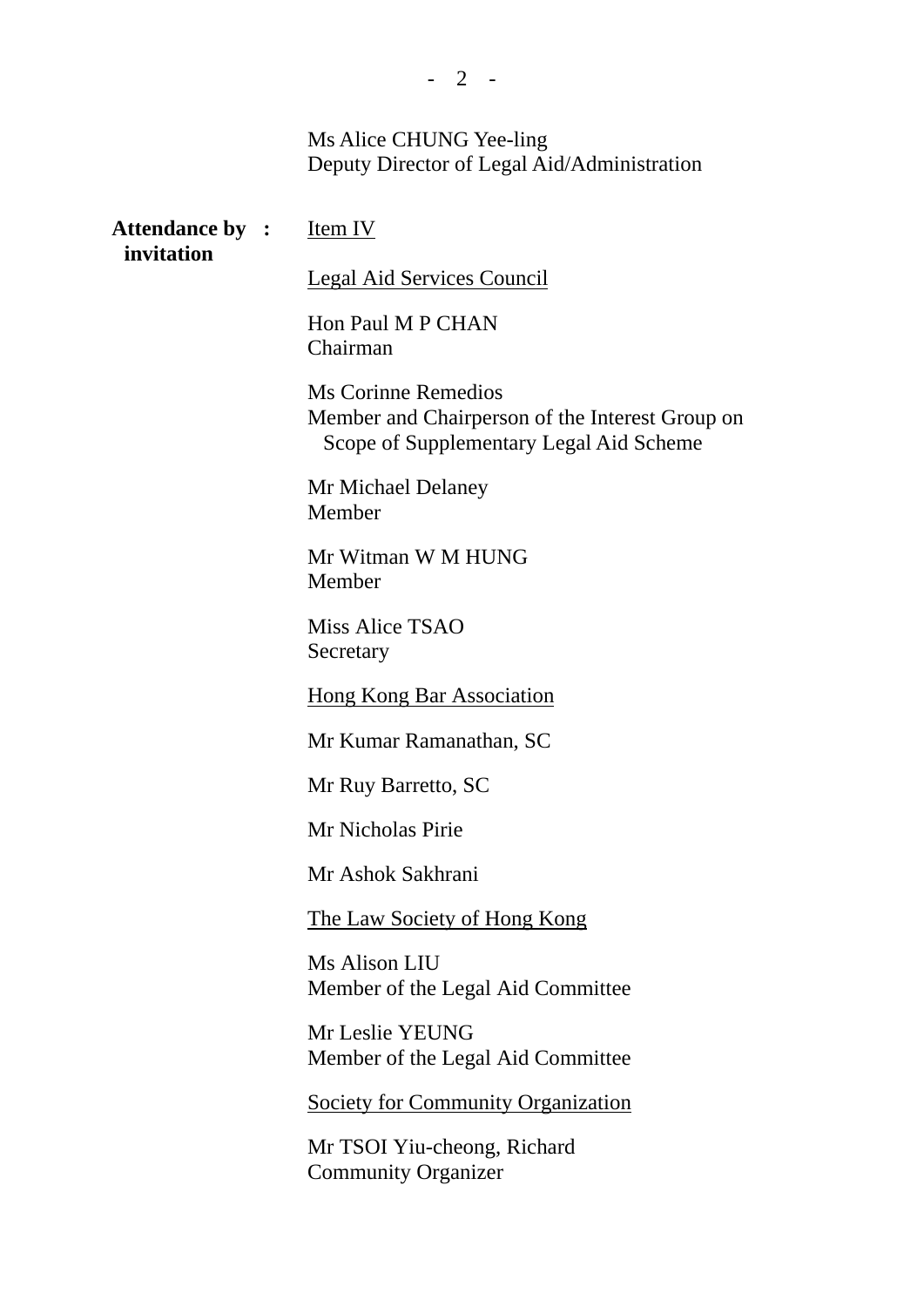|                               |                | <b>Civic Party</b>                                                      |
|-------------------------------|----------------|-------------------------------------------------------------------------|
|                               |                | Mr Dennis KWOK<br>Member                                                |
|                               |                | The Hong Kong Federation of Trade Unions Rights<br>& Benefits Committee |
|                               |                | Mr TAM Kin-sun<br><b>Committee Member</b>                               |
|                               |                | <b>Association for Protection of Building Owners</b>                    |
|                               |                | Mr LAW Yan<br>Chairman                                                  |
| <b>Clerk</b> in<br>attendance | $\ddot{\cdot}$ | Miss Flora TAI<br>Chief Council Secretary (2)3                          |
| <b>Staff</b> in<br>attendance |                | Mr KAU Kin-wah<br>Senior Assistant Legal Adviser 3                      |
|                               |                | Ms Amy YU<br>Senior Council Secretary (2)3                              |
|                               |                | Mrs Fonny TSANG<br>Legislative Assistant (2)3                           |

- 3 -

#### Action

## **I. Confirmation of minutes of meeting**  [LC Paper No. CB(2)848/10-11]

The minutes of the meeting held on 22 November 2010 were confirmed.

# **II. Information papers issued since last meeting**

2. Members noted that the following paper had been issued since the last meeting: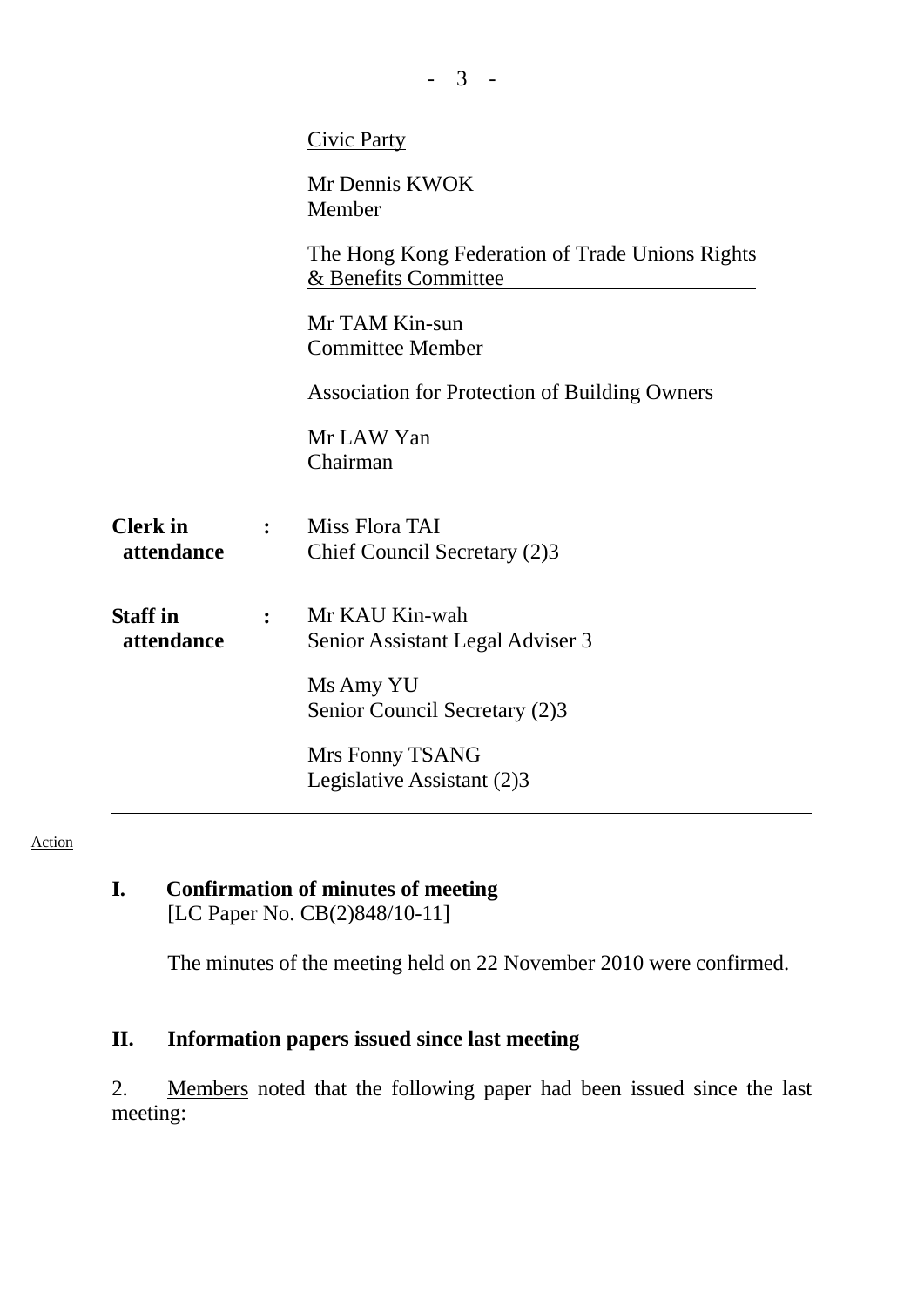LC Paper CB(2)733/10-11(01) No. - Press release issued by the Hong Kong Human Rights Monitor on 21 December 2010 expressing its view over the Government's decision to press charge against two juvenile demonstrators

## **III. Items for discussion at the next meeting**

[LC Paper Nos. CB(2)836/10-11(01) - (03)]

3. Members agreed to discuss the following items at the next regular meeting to be held on 28 February 2011:

- (a) Law Reform Commission Report on "The Common Law Presumption that a Boy under 14 is Incapable of Sexual Intercourse";
- (b) Reciprocal recognition/enforcement of arbitral awards with Macao;
- (c) Membership of Secretary for Justice in the Judicial Officers Recommendation Commission; and
- (d) Legislative amendments to implement the proposals arising from the five-yearly review of the criteria for assessing the financial eligibility of legal aid applicants.

4. In response to the Chairman's enquiry, Deputy Secretary for Home Affairs ("DSHA") advised that the Administration planned to consult the Panel on its recommendations on the proposed expansion of the Supplementary Legal Aid Scheme ("SLAS") at the Panel meeting in March 2011.

## **IV. Expansion of the Supplementary Legal Aid Scheme**

[LC Paper Nos. CB(2)570/10-11(01) to (02), CB(2)591/10-11(04) to (05), CB(2)638/10-11(02), CB(2)657/10-11(01), CB(2)836/10-11(04) to (05) and IN02/10-11]

Response of the Legal Aid Services Council ("LASC") to the views raised by members and the legal professional bodies at the meeting on 21 December 2010

5. Ms Corinne Remedios, member of LASC and Chairperson of the Interest Group on Scope of SLAS ("Interest Group"), said that while SLAS was a very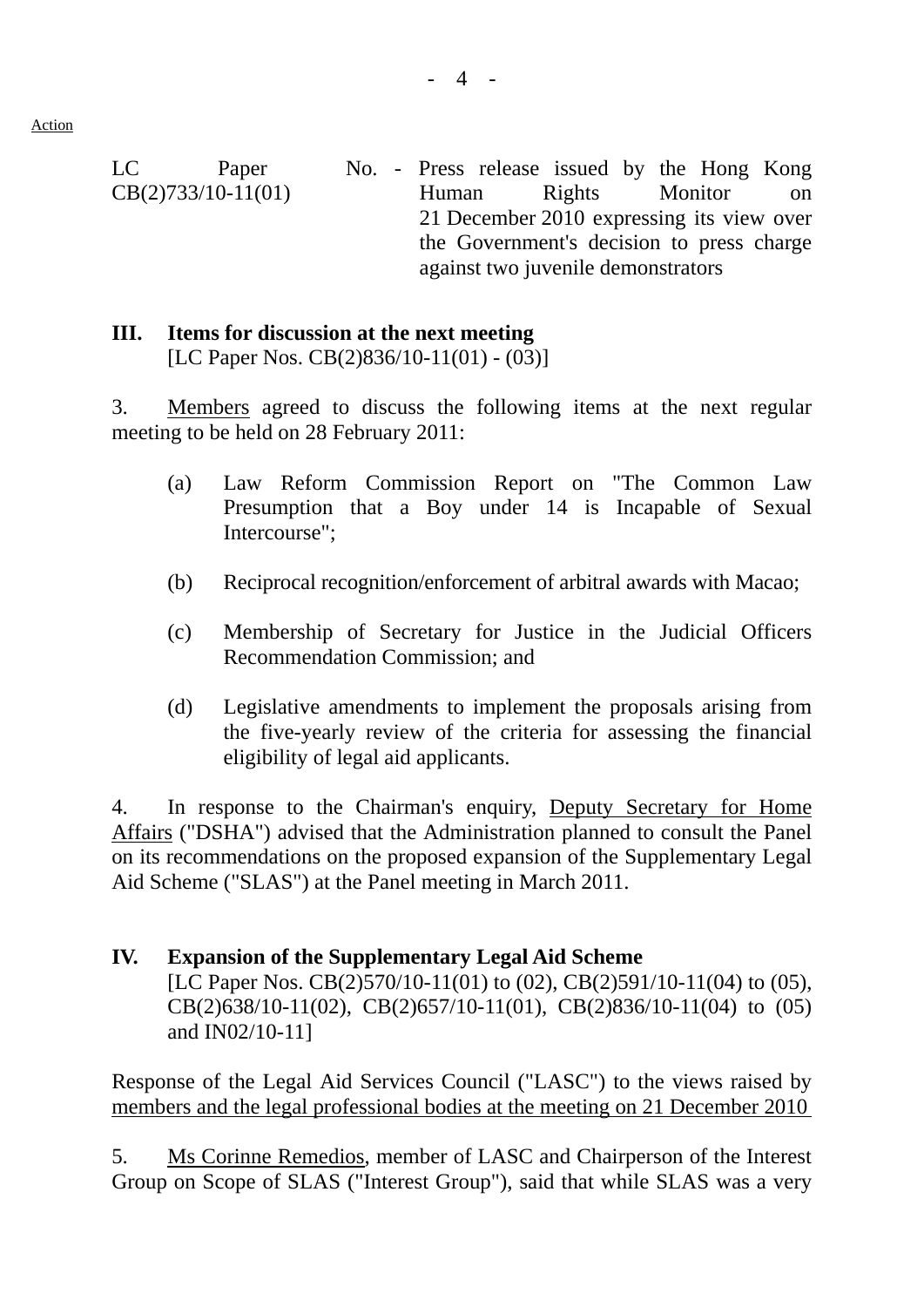effective scheme, it covered only plaintiffs and could not provide the complete solution to the problem of unrepresented litigants.

6. Ms Corinne Remedios further said that when considering the expansion of SLAS, it was essential to assess the risk profile of the new categories of claims to ensure that the financial viability of the scheme would not be jeopardized. Referring to the table in paragraph 10 of the Interest Group's Report [LC Paper No. CB(2)570/10-11(02)], she pointed out that the success rate of cases covered under SLAS had been very high over the years. Notwithstanding the high success rate of SLAS cases, with the reduction of the percentage contribution of SLAS, the annual operating surplus of the SLAS Fund had been steadily declining in recent years. As shown in the table in paragraph 12 of the Interest Group's Report, the scheme would have incurred a net loss in recent years had it not been supplemented by bank interest earned on the unused Fund. In 2008, the loss of a SLAS case with estimated costs of \$17 million had resulted in a drastic reduction of the SLAS Fund. She stressed that a substantial number of won cases would be needed to cover the costs of both parties in one lost case, hence the need to proceed with caution in considering the types of cases to be covered under the expanded SLAS. This also explained why LASC had recommended that SLAS should be expanded on an incremental basis, starting with cases of a lower risk profile, and that Part I and Part II of SLAS should be administered separately so that the new types of cases under SLAS Part II could be monitored and reviewed separately on a regular basis. She clarified that under LASC's proposal, there would only be one SLAS scheme but with the two parts being administered and monitored separately.

7. Ms Corinne Remedios further said that the Legal Aid Ordinance (Cap. 91) ("LAO") was silent on the criteria for selection of cases to be covered under the legal aid schemes. The merits test as provided in section 10(3) of LAO, which stipulated that a person should not be granted a legal aid certificate in connection with any proceedings unless he showed that he had reasonable grounds for taking or defending such proceedings, was applicable to individual legal aid applications, and not the selection of cases to be covered under the legal aid schemes.

8. Ms Corinne Remedios added that LASC had considered whether a timetable should be set for including other types of cases under SLAS Part II after introducing the first batch of new cases. After consideration, LASC concluded that, as new territories were being chartered, it would be arbitrary to set a timetable at this stage. Given that the timeframe for introducing the second batch of cases would depend, in part, on the take-up rate of the new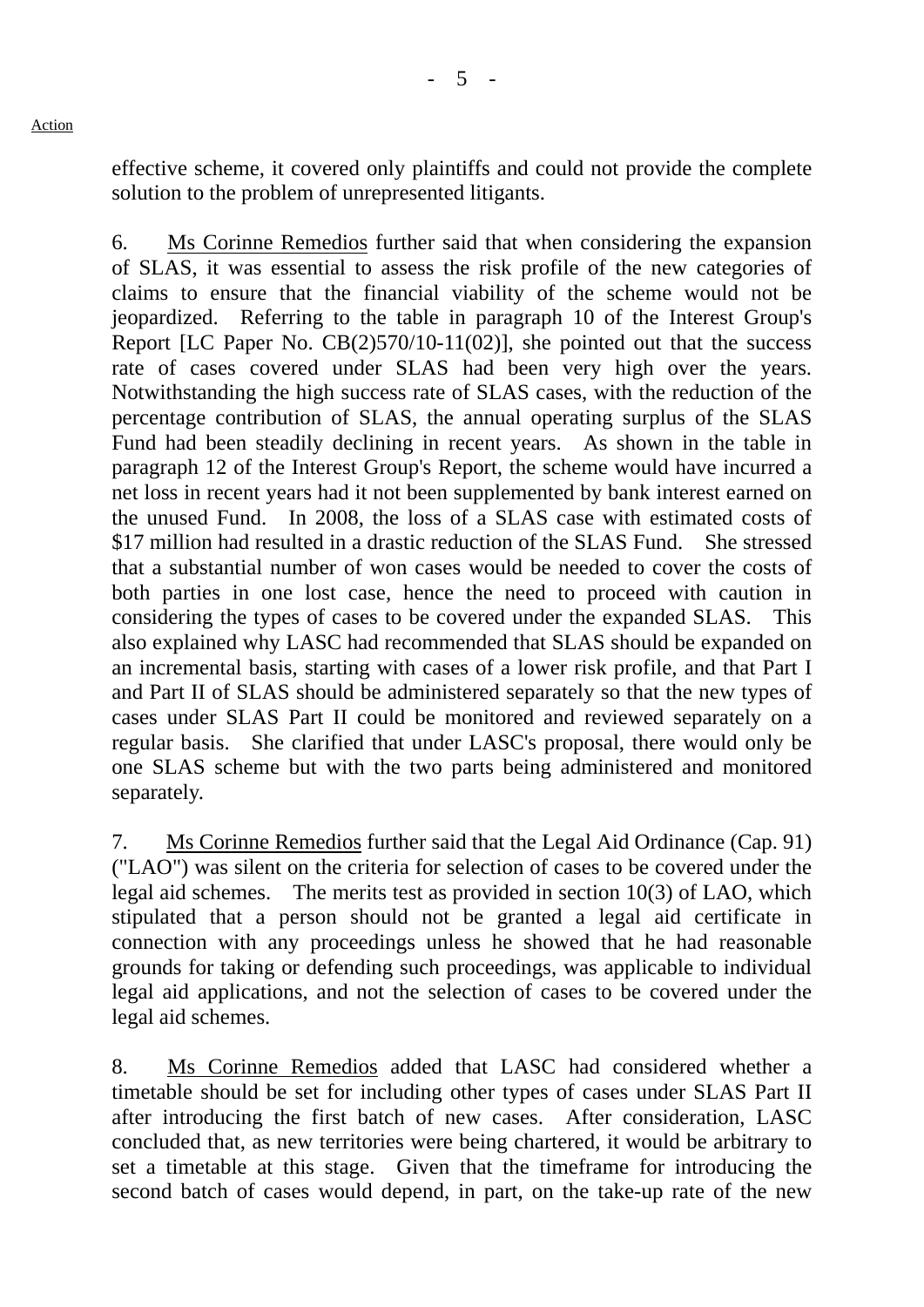categories of cases implemented in the first batch, it was important that the viability of the expanded scheme be closely monitored and reviewed on an annual basis before its scope was further expanded.

9. Mr Witman HUNG, member of LASC, said that as SLAS operated as a kind of mutual insurance scheme, LASC considered it appropriate that a higher contribution rate should be charged for cases under SLAS Part II which had a higher risk profile. The bulk of the existing SLAS cases had been personal injury cases with very high success rate. Given that professional negligence cases had a much lower success rate than personal injury cases, LASC recommended that medical, dental and legal professional negligence claims currently provided under SLAS Part I be transferred to SLAS Part II for which a higher contribution rate of 15% would be payable.

### Views of deputations

## *Hong Kong Bar Association ("Bar Association")*  [LC Paper No. CB(2)886/10-11(01)]

10. Mr Kumar Ramanathan said that the LASC had not provided a comprehensive response to the package of proposals for improving provision of legal aid put forth by the Bar Association in July 2010. He further said that it appeared that LASC had changed its stance on the issue of whether there should be one or two SLAS schemes. He noted from Ms Corinne Remedio that LASC was not proposing that there be two SLAS schemes, but only that the scheme be divided into two parts administratively to facilitate monitoring and comparison. He added that the larger the pool of cases covered under SLAS, the larger would be the income generated for the SLAS Fund. He urged the Administration to take forward the expansion of SLAS expeditiously to widen access to justice.

11. Mr Nicholas Pirie elaborated on Appendix 2 to the Bar Association's submission which highlighted the need for SLAS to cover class actions and protection of minority rights. He said that as Hong Kong had become a major financial and listing centre, and with the wider spread of share ownership in Hong Kong over the past 20 years, the Bar Association believed that individual shareholders' rights should be protected and that assistance from SLAS should be made available to aid impecunious minority shareholders. He further said that according to statistics on unrepresented litigants obtained from the Judiciary, there had been a continuous rise in the percentage of civil cases involving unrepresented litigants in the High Court and District Court in recent years. was the Bar Association's view that the Administration and LASC should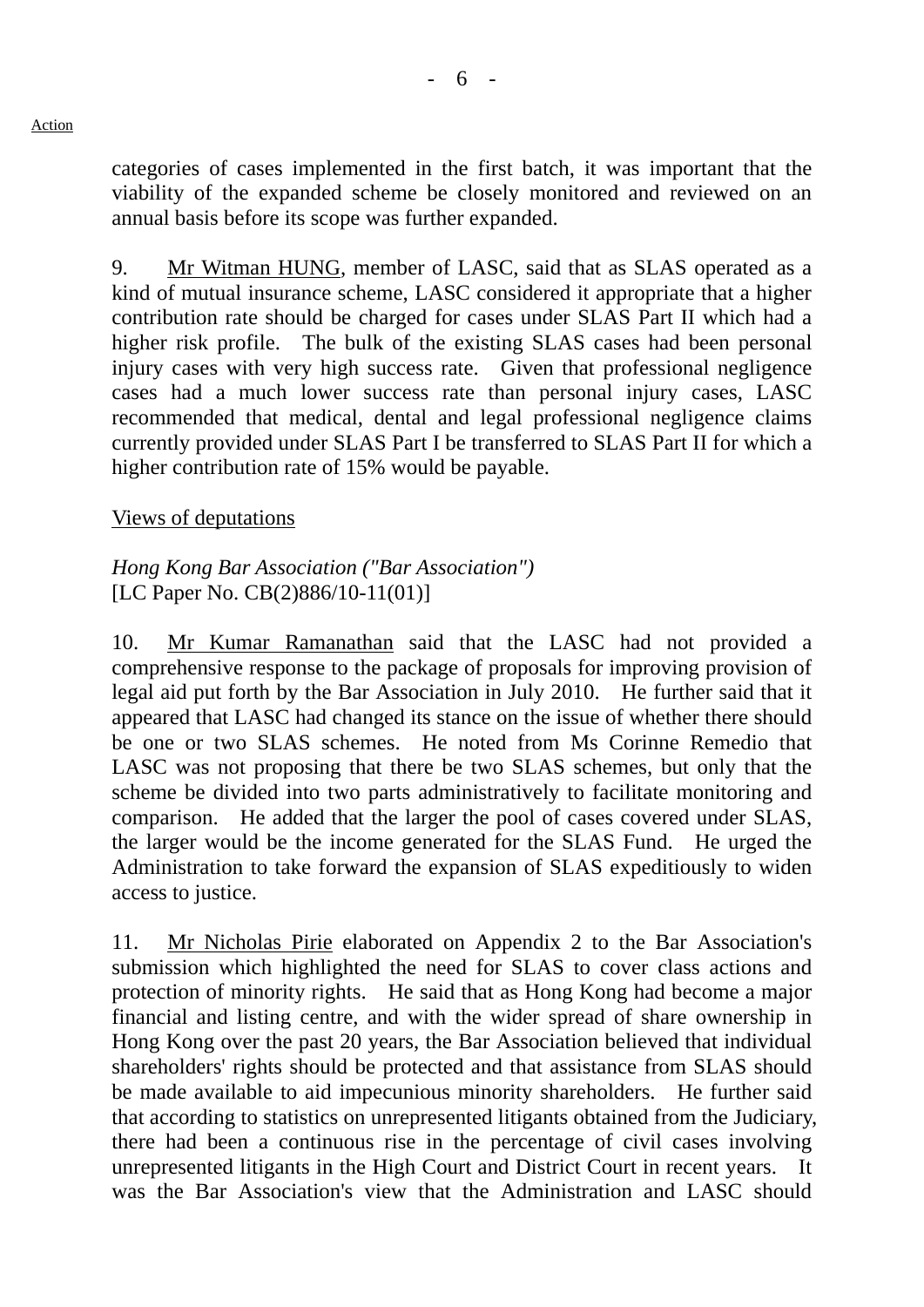consider extending SLAS to class actions and minority protection cases to meet the community's unmet demand for legal services.

12. Mr Ruy Barretto said that the Bar Association had put forth in July 2010 a package of proposals on improving the provision of legal aid, which, if implemented, would cumulatively serve to increase the pool of legal aid cases, thereby achieving economies of scales as well as spreading risk across a wider spectrum so that SLAS could continue to be self-sustaining. The Bar Association was disappointed that LASC had failed to address this package approach. For instance, LASC had not responded to Bar's proposals of further increasing the financial eligibility limits ("FELs") for the Ordinary Legal Aid Scheme ("OLAS") and SLAS to \$350,000 and \$3 million respectively, lowering the age requirement for the special elderly provision for calculation of financial resources to 50 and extending the coverage of SLAS to proceedings in the Court of Final Appeal. Mr Barretto added that LASC's proposal of extending the coverage of SLAS to derivative claims appeared to be only a partial answer to the Bar Association's proposal of covering claims concerning financial products or provision of financial services. It was also unclear as to what LASC's position was in respect of claims against developers in the sale of new flats and those arising out of sale of goods and provision of services.

## *The Law Society of Hong Kong ("Law Society")*  [LC Paper No. CB(2)898/10-11(01)]

13. Mr Leslie YEUNG said that the Law Society agreed with the Bar Association on the need to expand the scope of SLAS. The Law Society had no strong objection to having two tiers of SLAS provided that it was to facilitate administration and collection of data for future analysis, and the means and merits tests for the two parts of SLAS were the same. He added that in view that the discussion on the five-yearly review of the criteria for assessing the financial eligibility of legal aid applicants had dragged on for a long time, the Law Society considered that, in the interest of the public, the Administration should commence the legislative process to implement its proposals as early as possible.

# *Society for Community Organization ("SOCO")*

14. Mr TSOI Yiu-cheong said that he was a member of the Interest Group. As an organization representing the grassroot, SOCO hoped that expeditious improvements could be made to the FEL and scope of OLAS. SOCO also supported the need to expand SLAS by increasing its FEL and extending its scope to widen the middle class' access to justice. In terms of the FEL for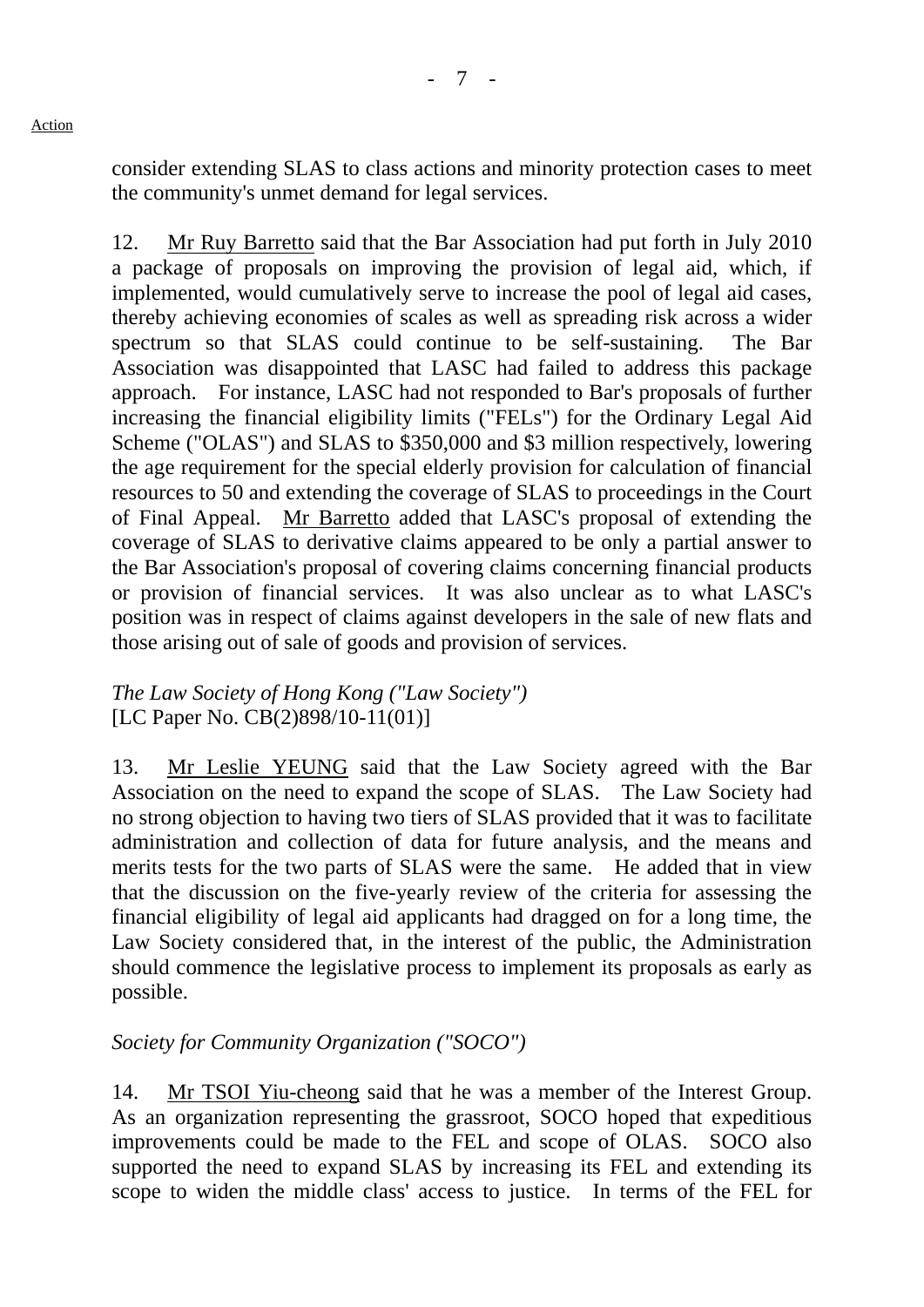SLAS, SOCO agreed with the Bar Association's view that it should be increased to \$3 million. As regards the question of whether there should be one or two SLAS schemes, SOCO had no particular view but considered that in the long run there should only be one scheme. He also urged the Administration to consider extending SLAS to cover proceedings involving constitutional and human rights issues, Personal Data (Privacy) Ordinance (Cap. 486) and the anti-discrimination legislation.

*Civic Party* 

[LC Paper No. CB(2)886/10-11(02)]

15. Mr Dennis KWOK said that the Civic Party considered LASC's proposals for expansion of SLAS too conservative both in terms of the pace and the scope of the reform. The Civic Party was most concerned with the exclusion of claims against developers arising from the sale of new flats from the first phase of SLAS Part II. The numerous complaints received by the Civic Party in relation to the sale of new flats clearly pointed to the need for extension of SLAS to cover such cases, particularly in view of the great disparity in financial resources between individual flat buyers and developers.

*The Hong Kong Federation of Trade Unions Rights & Benefits Committee ("HKFTU")* 

[LC Paper No. CB(2)911/10-11(01)]

16. Mr TAM Kin-sun presented the views of HKFTU as detailed in its submission tabled at the meeting. Regarding LASC's proposal that employee claims on appeal from the Labour Tribunal ("LT") be included without size limit under SLAS Part I, Mr TAM said that while HKFTU supported removing the \$60,000 limit for such employee claims, it was concerned that employees would not be able to benefit from the proposal given that the means test would still apply. Even if the employees concerned could satisfy the means test, the amount of contribution they had to pay would often make it not worthwhile to pursue their claims. He reiterated HKFTU's request that legal aid should be granted unconditionally for employee claims on appeal from LT.

*Association for Protection of Building Owners*  [LC Paper No. CB(2) 886/10-11(03)]

17. Mr LAW Yan urged that legal aid be made available to individual flat owners involved in litigations with incorporated owners.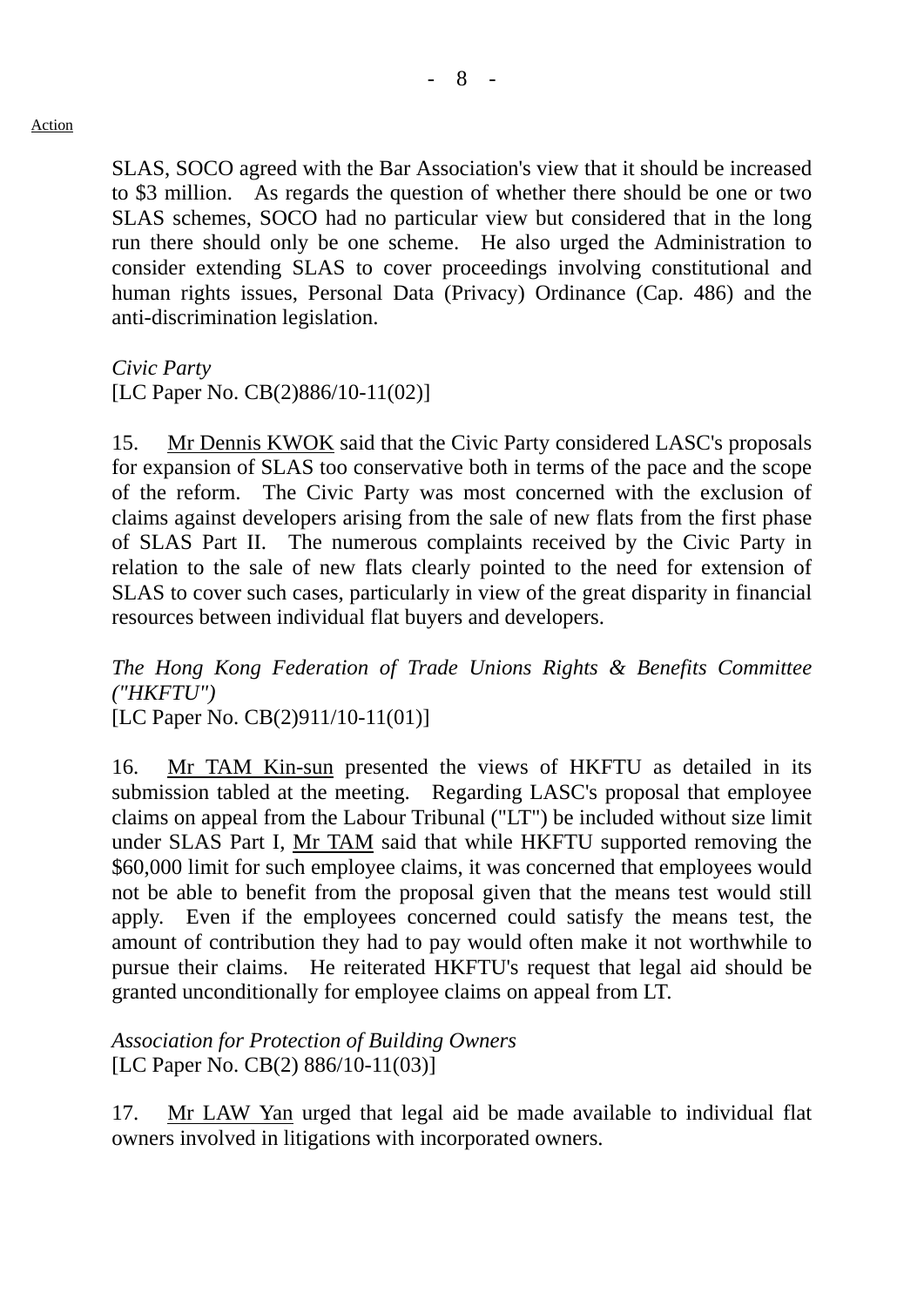## LASC's response to the views of deputations

18. Mr Paul CHAN, in his capacity as Chairman of LASC, made the following points -

- (a) LASC was well aware of the package of proposals put forward by the Bar Association for improving the legal aid system. His letter to the Chief Executive ("CE") dated 13 December 2010 [LC Paper No. CB(2)570/10-11(01)] had focused on SLAS which was the subject of discussion at the recent Panel meetings;
- (b) under LASC's proposal, there was only one SLAS scheme. However, given the differences in the risk profiles and the proposed contribution rates for cases under Part I and Part II of SLAS, LASC had suggested that the two parts be administered separately to facilitate monitoring;
- (c) LASC had reservation about the view that the larger the pool of cases under SLAS, the better the economies of scale achieved. It would depend on the types of cases covered under SLAS. If cases with high risk profile or those not involving monetary claims (such as cases concerning protection of minority shareholders' rights) were included in SLAS, the financial viability of the scheme would be jeopardized;
- (d) LASC considered the revised FEL of \$1.3 million acceptable; and
- (e) LASC supported in principle the inclusion of derivative claims under SLAS and OLAS, but the details of the proposal had yet to be worked out.

19. Regarding claims against developers in the sale of new flats, Ms Corinne Remedios said that LASC's view was that such cases should be covered under SLAS but in a later batch, pending the introduction of new legislation to strengthen regulation over the sale of new flats. As the new legislation would assist in the proof of liability, LASC had recommended that claims against developers should not be included in SLAS for the time being but to keep the matter under review.

# The Administration's response

20. DSHA said that the Administration noted that LASC had recommended a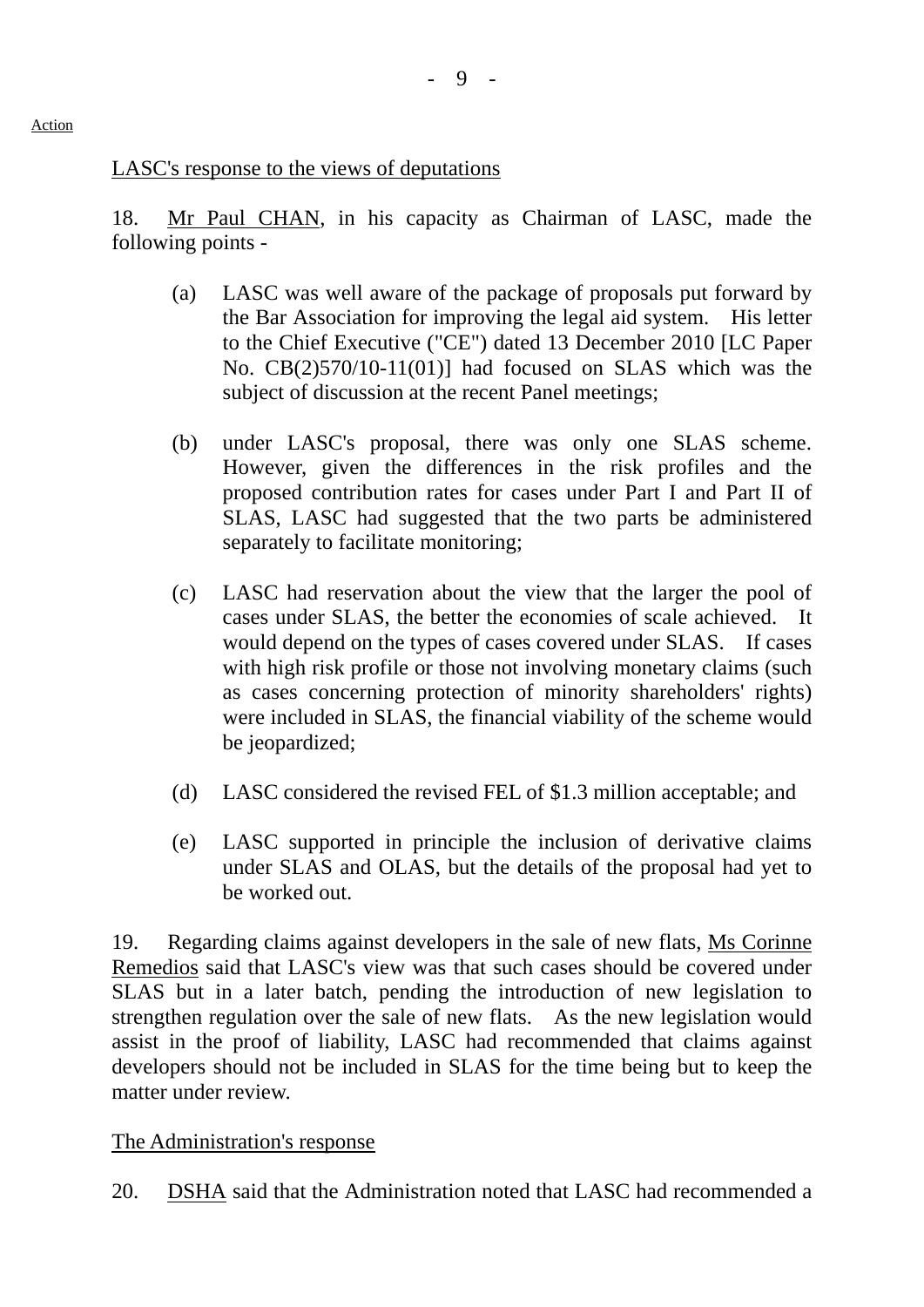phased approach for the expansion of SLAS. It was the Administration's understanding that under LASC's proposal, there was only one SLAS scheme but with its two divisions of cases administered separately. As far as aided persons were concerned, the only implication of such an arrangement was that different contribution rates would be applicable to the two divisions of cases.

21. In response to HKFTU's concern about the contribution payable for employee claims on appeal from LT under SLAS Part I, Deputy Director of Legal Aid/Applications and Processing explained the application fee and contributions payable by an applicant/aided person under the existing SLAS. He elaborated that on application, an applicant had to pay an application fee of \$1,000. On approval of the application, the aided person was required to pay an interim contribution calculated at 25% of the FEL for OLAS. On the basis of the existing FEL for OLAS (i.e. \$175,800), the interim contribution was \$43,950. On successful conclusion of the case, the aided person was required to pay a contribution from any damages recovered while the interim contribution, after deducting the legal costs which were not recoverable from the opposite party, would be refunded to him. The rates of contribution payable by a successful applicant were currently set at 6% for cases settled before delivery of brief to counsel and 10% for other cases.

## **Discussions**

**HAB** 

# *Employee claims on appeal from LT*

22. The Chairman pointed out that while the interim contribution payable under SLAS would be refunded to an aided person who was successful in his proceedings, the aided person was still liable for the legal expenses which were not recoverable from the other party, and this might amount to tens of thousands of dollars. Given the relatively small size of employee claims on appeal from LT, she urged the Administration to consider amending the legislation to waive the payment of interim contribution for such claims so that the proposal could be of real assistance to the employees concerned. Ms Emily LAU concurred with the Chairman's view. At the request of the Chairman, DSHA agreed to provide for members' reference an analysis, with different scenarios, on the total amount of contributions payable for employee claims on appeal from LT should such claims be covered under SLAS Part I as proposed by LASC.

23. Mr IP Wai-ming considered that the amount of contribution payable should be based on the compensation/damages recovered rather than the financial resources of the aided persons. In his view, while the interim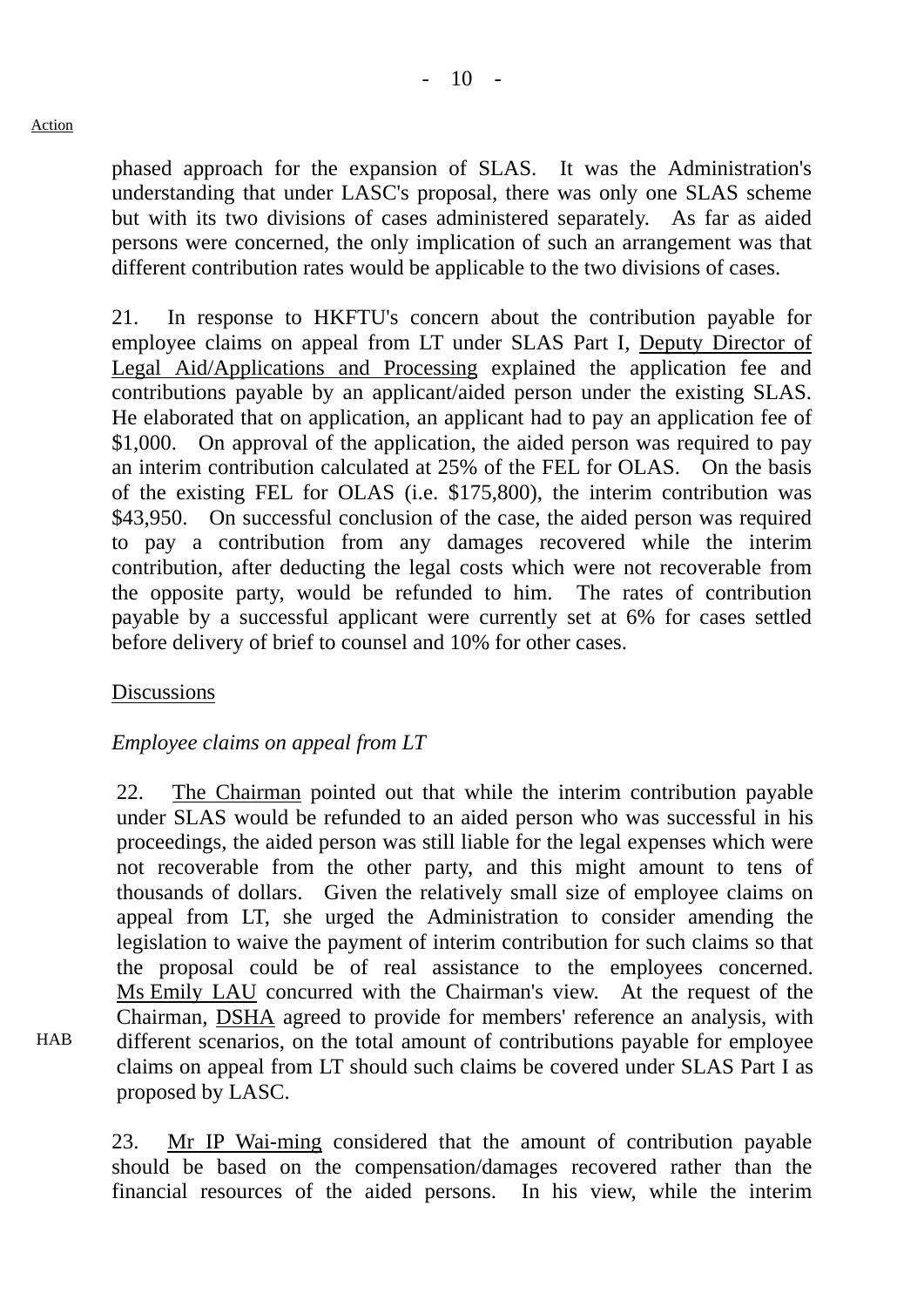contribution could be refunded if the aided person was successful in his claim, many employees would find it difficult to fork out \$43,950 for paying the interim contribution. Given that legal representation was not allowed in LT and appeals against LT awards were made on a point of law, and having regard to the implications of the judgments on later cases, he considered it unfair that employees had to shoulder the litigation costs for such appeals. He supported HKFTU's view that legal aid should be granted unconditionally to employees in such cases. The Chairman said that for judicial review cases involving clarification on a point of law of public interest, the court might not order the losing side to pay the cost of the winning side. She opined that consideration might be given to applying the same principle to employee claims on appeal from LT. DSHA said that the Administration would take into account members' views in formulating its recommendations for expansion of scope of SLAS.

# *FEL*

24. Ms Emily LAU considered that the FEL for SLAS should be further increased beyond \$1.3 million to benefit more middle class. She requested LASC to explain its view that the proposed FEL of \$1.3 million was acceptable.

25. Mr Paul CHAN said that as explained in his letter to CE dated 13 December 2010, LASC had considered the calls from some stakeholders for the FEL for SLAS to be further increased. After deliberation, LASC concluded that, given its recommendation to expand the scope of SLAS horizontally by establishing SLAS Part II and the higher risks that this might impose on the financial viability of SLAS, it would be appropriate to set the FEL for SLAS at \$1.3 million for the time being. The issue could be revisited after reviewing the viability and effectiveness of the proposed horizontal expansion of SLAS.

26. DSHA said that at the meeting on 30 September 2010, the Administration had informed the Panel of its proposal to further increase the FEL for SLAS from \$1 million to \$1.3 million after considering the views of various stakeholders. The Administration was working on the relevant legislative amendments to implement the proposal.

# *Scope of the expanded SLAS*

27. Ms Emily LAU shared the view that claims against developers in the sale of new flats should be included in the first phase of expansion of SLAS. She further opined that consideration should be given to SOCO's proposal of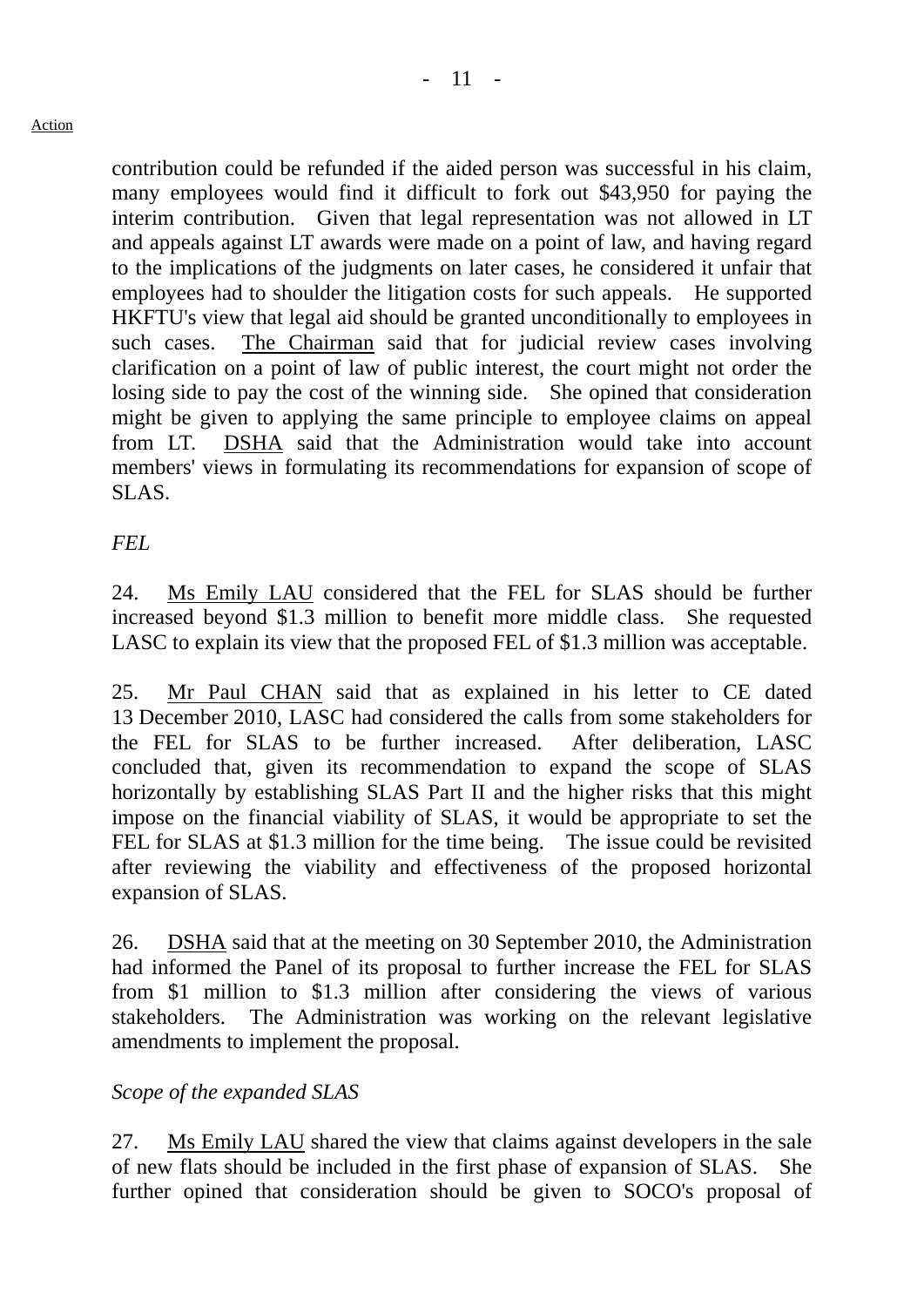extending the ambit of legal aid to cover proceedings involving constitutional and human rights issues. DSHA responded that the Administration would consider the views expressed by members and stakeholders on the scope of the expanded SLAS and would revert to the Panel on its recommendations in March 2011.

28. The Chairman said that the Bar Association had elaborated in Appendix 1 to its submission its objection to the creation of two SLAS schemes on the ground that it was contrary to the normal concepts of spreading risk across a wider and larger pool of cases. She requested the Administration to consider the Bar's view.

29. Ms Emily LAU noted that there was a view that it was wrong to divide cases into risky and less risky types and that it should be for the Legal Aid Department ("LAD") to assess the risk of litigation in individual cases using the merits test when processing individual applications. She was concerned that the categorization of cases into risky and less risky cases would result in the exclusion of certain types of cases from SLAS altogether, which would in effect impose an additional threshold on the grant of legal aid under SLAS, apart from the means and the merits tests.

30. Ms Corinne Remedios clarified that LASC had not proposed the imposition of any additional or higher threshold on the grant of legal aid under SLAS. She explained that financial viability of SLAS depended on both the choice of claims covered and the merits test, which operated in a two-stage process. As a matter of policy, only certain types of cases which met the criteria in respect of risk profile would be selected for inclusion into SLAS. For those types of claims which had been selected for inclusion into SLAS, individual applications would have to satisfy the means test and the merits test before legal aid would be granted. In applying the merits test, the LAD would take into account all relevant considerations, including whether the claim had a reasonable prospect of success and whether only a trivial advantage would be gained by the applicant from such proceedings. Legal aid would not normally be granted where it was unlikely that any judgment obtained could be enforced, or where the applicant would gain no real benefit from the proceedings.

31. Referring to the statistics on claims by flat buyers against property developers under OLAS compiled by LAD [LC Paper No. CB(2)836/10-11(05)], Dr Priscilla LEUNG said that in considering the scope of SLAS, consideration should first be given to whether a certain type of claims should, in principle, be covered under SLAS before taking into account the success rate and chance of recovery of such claims. Dr LEUNG further opined that the scope of SLAS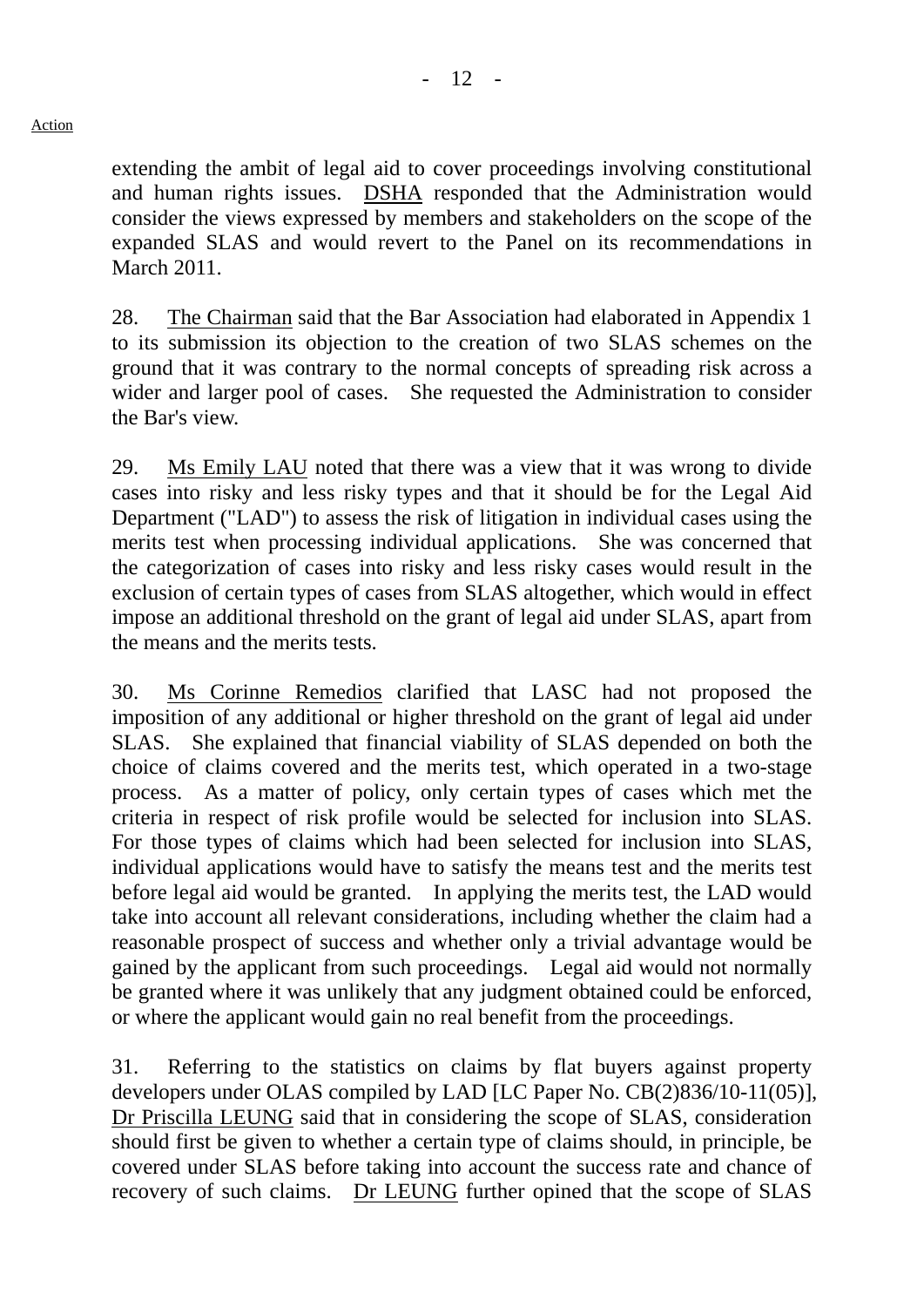HAB

**HAB** 

and OLAS should be extended to cover compulsory sale cases under the Land (Compulsory Sale for Redevelopment) Ordinance (Cap. 545) to provide assistance to small flat owners involved in disputes arising from compulsory land sale.

32. The Chairman said that during the relevant debate at Council meeting, she had expressed support for the view that legal costs for all compulsory land sale cases dealt with in the Lands Tribunal should be paid by the developers concerned, as they were the ones to initiate the compulsory land sales and to profit from them. Dr Priscilla LEUNG, however, considered it more appropriate to have such cases covered under legal aid as the screening mechanism by LAD would help prevent abuse.

33. The Chairman said that LASC's proposals of expanding SLAS to cover claims for property damage against incorporated owners of a multi-story building and derivative claims were improvements which should be taken on board by the Administration. However, she considered LASC's proposed transfer of medical, dental and legal professional negligence claims from the existing SLAS to SLAS Part II to be a backward step. She requested the Administration to provide a response to all the recommendations made by LASC on expansion of the scope of SLAS, including its recommendations to consider claims against estate agents and those against developers in the sale of new flats at a later stage and its recommendations of not including claims involving disputes between minority and majority shareholders and claims in respect of sales of goods and provision of services. She added that the Panel had passed a motion in July 2010 requesting the Administration to study the Bar Association's proposals for amending the relevant legislation to improve the provision of legal aid. She requested the Administration to also respond to the Bar Association's proposals for expansion of SLAS when it reverted to the Panel on its recommendations in March 2011.

34. DSHA stressed that in considering the expansion of the scope of SLAS, regard must be given to the self-financing nature of the scheme and the need to maintain its financial viability. She pointed out that the conduct of the merits test also incurred costs and legal aid could not be made available for all people regardless of their financial capacity and the types of claims involved. She reiterated that to maintain the financial viability of SLAS, great prudence must be exercised in deciding the types of cases to be included in the scheme. She added that the proposed \$100 million injection into the SLAS Fund was to provide a cushion for cash flow and not for payment of legal costs of SLAS cases.